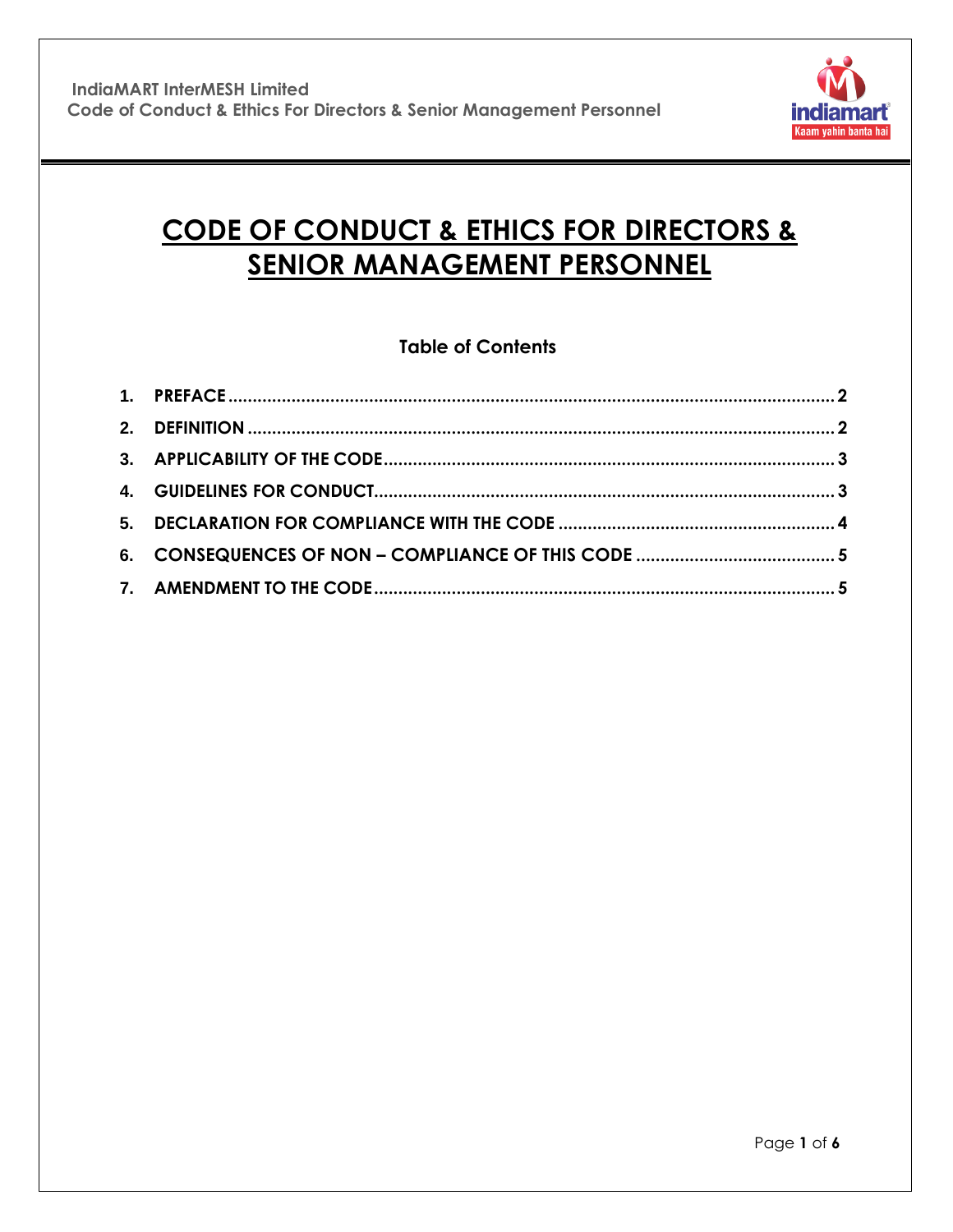

# **1. PREFACE**

Regulation 17(5) of the Securities and Exchange Board of India (Listing Obligations and Disclosure Requirements) Regulations, 2015 provides that the board of directors shall lay down a code of conduct for all members of board of directors and senior management of the listed entity and the code of conduct shall suitably incorporate the duties of independent directors as laid down in the Companies Act, 2013.

In compliance with the SEBI Regulations, this "**Indiamart Intermesh Limited - Code of Conduct for Directors and Senior Management'** has been formulated, approved and adopted by the board of directors of Indiamart Intermesh Limited (the "Company") on June 6, 2018.

#### <span id="page-1-0"></span>**2. DEFINITION**

For the purpose of the Code the following terms shall have the meanings assigned to them hereunder:

- i. "**Board**" means the board of directors of the Company;
- ii. "**Code**" shall mean Indiamart Intermesh Limited Code of Conduct for Directors and Senior Management as amended from time to time;
- iii. "**Compliance Officer**" means the Company Secretary of the Company if he also designated as Compliance Officer by the Board else any senior officer, so designated by the Board for the purpose of compliance with the Code;
- iv. "**Director**" means a member of the Board;
- v. "**Indiamart**" or the "**Company**" means Indiamart intermesh Limited;
- vi. "**SEBI Listing Regulations**" means the Securities and Exchange Board of India (Listing Obligations and Disclosure Requirements)Regulations,2015;
- vii. "**Senior Management**" shall mean officers/personnel of the Company who are members of the core management team excluding board of directors and shall comprise of all members of management one level below the executive directors, including all functional heads.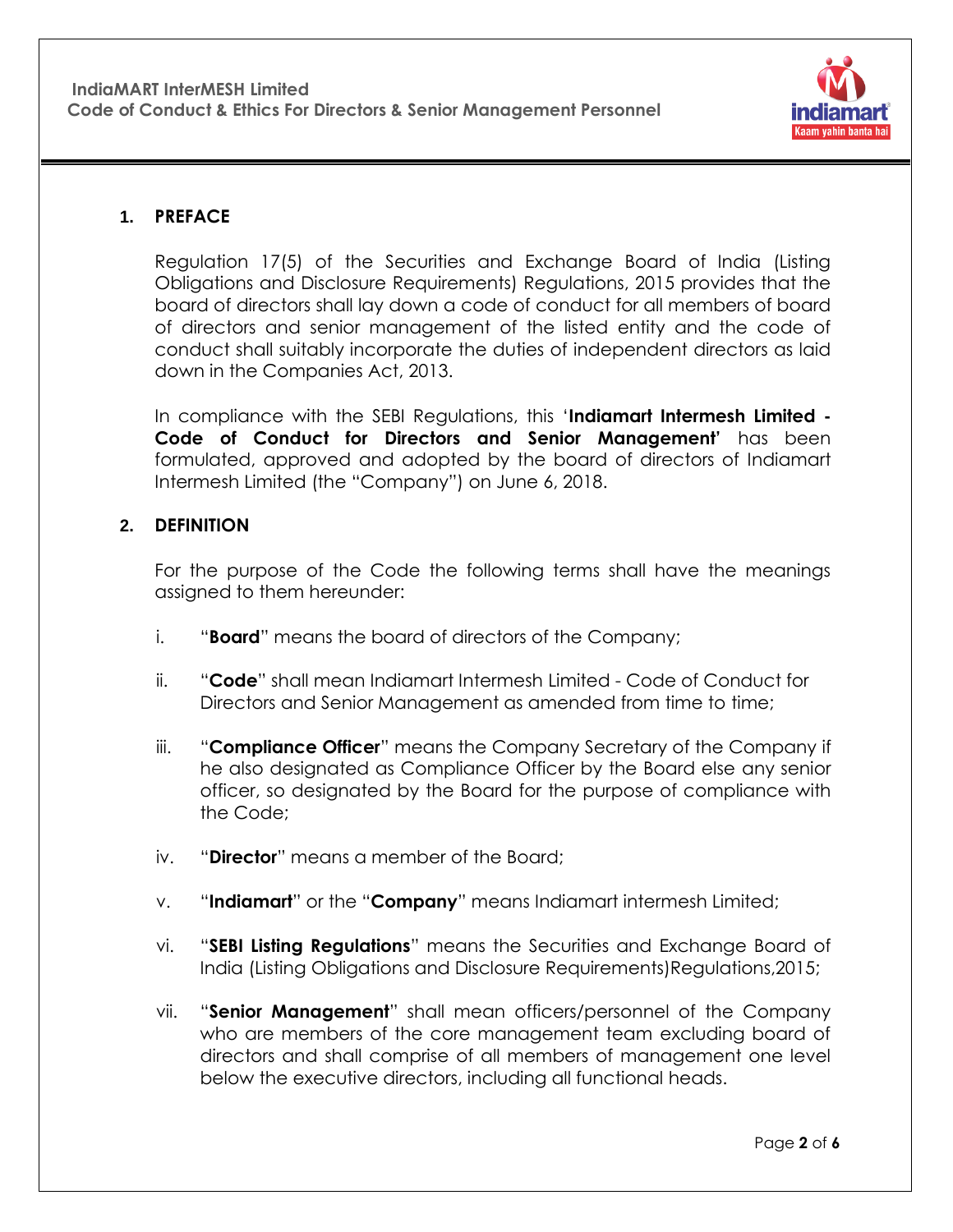

#### <span id="page-2-0"></span>**3. APPLICABILITY OF THE CODE**

The Code applies to Directors and Senior Management of the Company.

The Independent Directors of the Company are subject to certain additional duties as laid down by the Companies Act, 2013 and the Schedule IV thereunder.

# <span id="page-2-1"></span>**4. GUIDELINES FOR CONDUCT**

Every Director and Senior Management personnel shall act within the authority conferred upon him by the Company and under applicable law, keeping the best interests of the Company and adhere to the following and will:

- $\triangleright$  act in the best interests of and fulfil their fiduciary obligations to the company.
- $\triangleright$  conduct themselves in a professional, courteous and respectful manner and not to the improper advantage of their position.
- $\triangleright$  act honestly, fairly, ethically and with integrity.
- $\triangleright$  comply with all applicable laws, rules and regulations;
- $\triangleright$  comply with all policies, quidelines and codes formulated by the Company in compliance with SEBI listing regulations and other applicable provisions;
- $\triangleright$  comply with code of conduct for prevention of insider trading in dealing with securities of the company.
- $\triangleright$  not use the company property or position for personal gain and it should be used only for legitimate business purposes.
- $\triangleright$  not accept from or give to stakeholders gifts or other benefits not customary in normal social intercourse.
- $\triangleright$  act in good faith, responsibly with due care, competence and diligence, without allowing their independent judgment to be subordinated.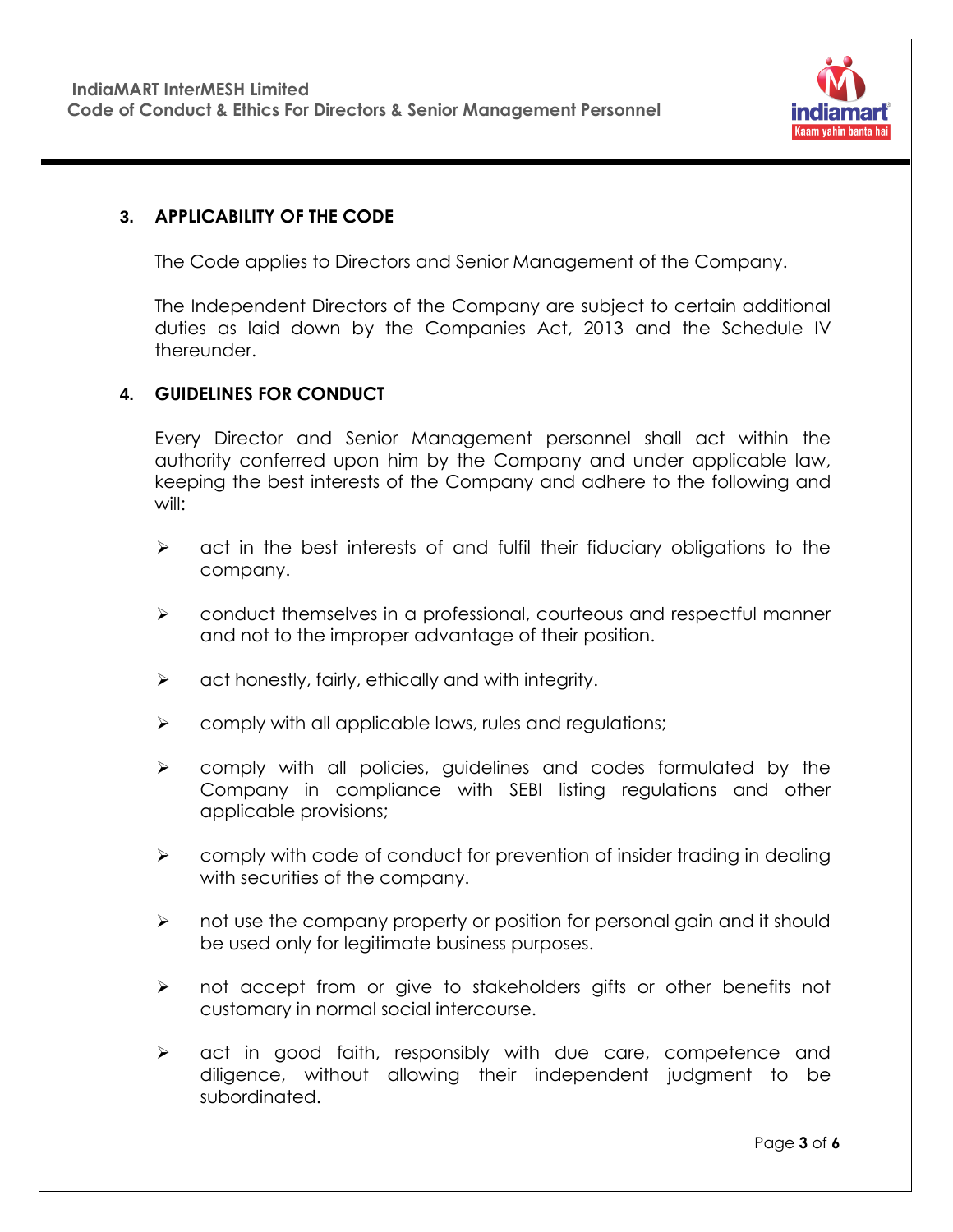

- $\triangleright$  not use any information or opportunity received by them in their capacity as Director or senior management in a manner that would be detrimental to the company"s interests.
- $\triangleright$  act in a manner to enhance and maintain the reputation of the company.
- $\triangleright$  help create, maintain and implement a culture of ethical standards and commitment to corporate governance practices and compliances.
- $\triangleright$  act like a trustee for the Company's property/assets as well as the property/assets of other organization that have been entrusted to the company.
- $\triangleright$  report promptly any unlawful and unethical behavior, any actual or suspected fraud / theft of Company's assets.
- $\triangleright$  disclose any personal interest and abstain from discussion, voting or otherwise influencing a decision on any matter that may come before the Board in which they may have conflict or potential conflict of interest.
- $\triangleright$  not use confidential information acquired in the course of their service as Director or senior management for their personal advantage or for the advantage of any other entity.
- $\triangleright$  maintain the confidentiality of all confidential information of the Company or that of any customer, supplier or business associate of the Company to which Company has a duty to maintain confidentiality, except when disclosure is authorized or legally mandated.

#### <span id="page-3-0"></span>**5. DECLARATION FOR COMPLIANCE WITH THE CODE**

In terms of Listing Regulations, all Board Members and Senior Management Personnel shall affirm compliance with the code on an annual basis within 30 days of the closure of financial year. The annual compliance report shall be as per the format given in Annexure – I.

The annual report of the Company shall contain a declaration signed by the Managing Director after receiving confirmation to the Compliance from the Directors and Senior Management Personnel.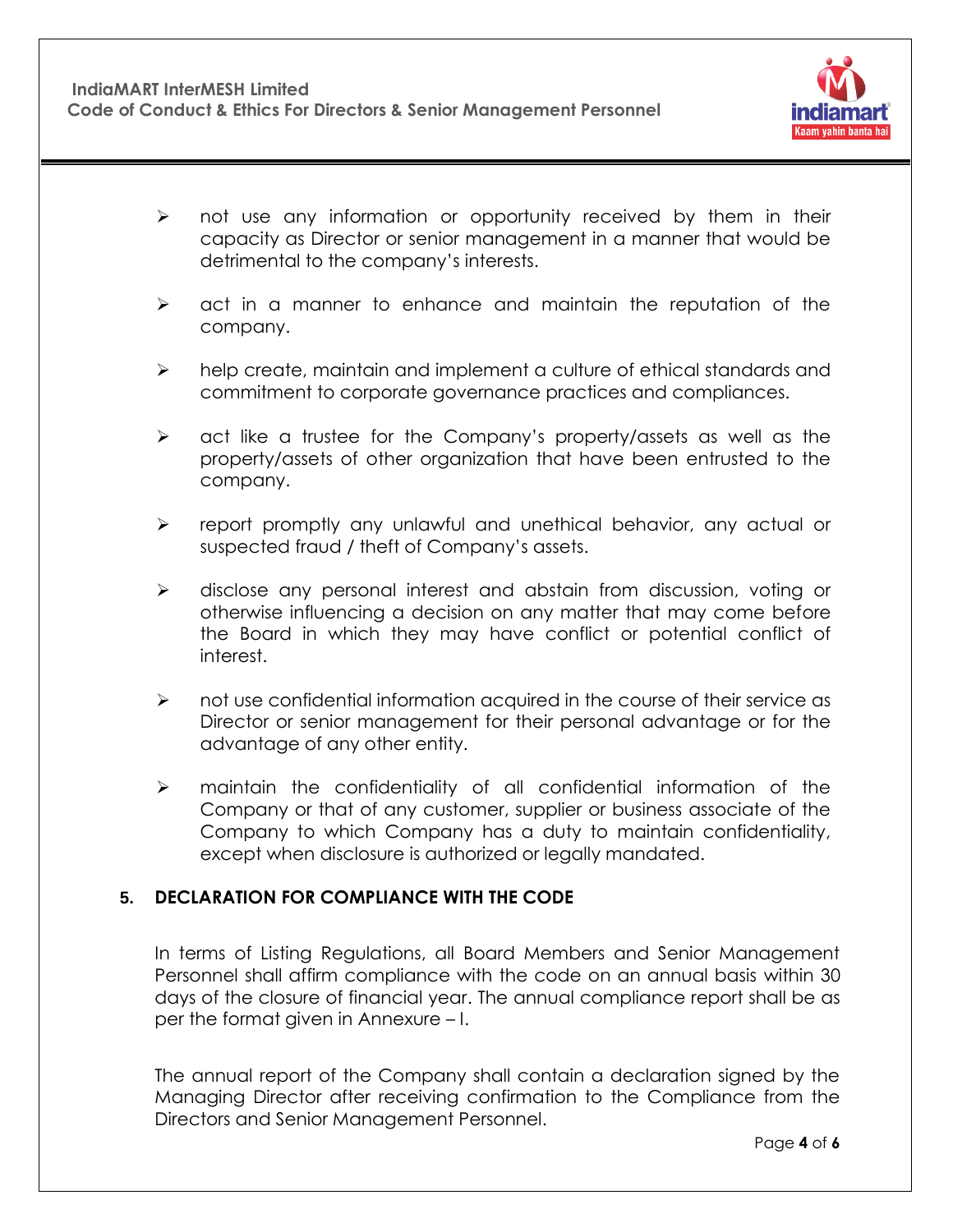

If any Director/Senior Management Personnel have any questions regarding the provisions of the Code, he shall consult Compliance Officer in order to ensure the compliance in true spirit.

If any Director / Senior Management Personnel leaves the Company any time during a financial year, he shall send a communication to the Company affirming compliance of the code till the date of his association with the Company

# **6 CONSEQUENCES OF NON – COMPLIANCE OF THIS CODE**:

In case of non-compliance of this code by the Directors and /or Senior Management personnel, the same shall be dealt by the Board of Directors for initiating appropriate action, as they may deem fit and proper.

#### **7 AMENDMENT TO THE CODE**:

The board of directors of the Company reserves the right to modify and/or amend the Code at any time. The Code and subsequent amendment(s) thereto, shall be published on the website of the Company.